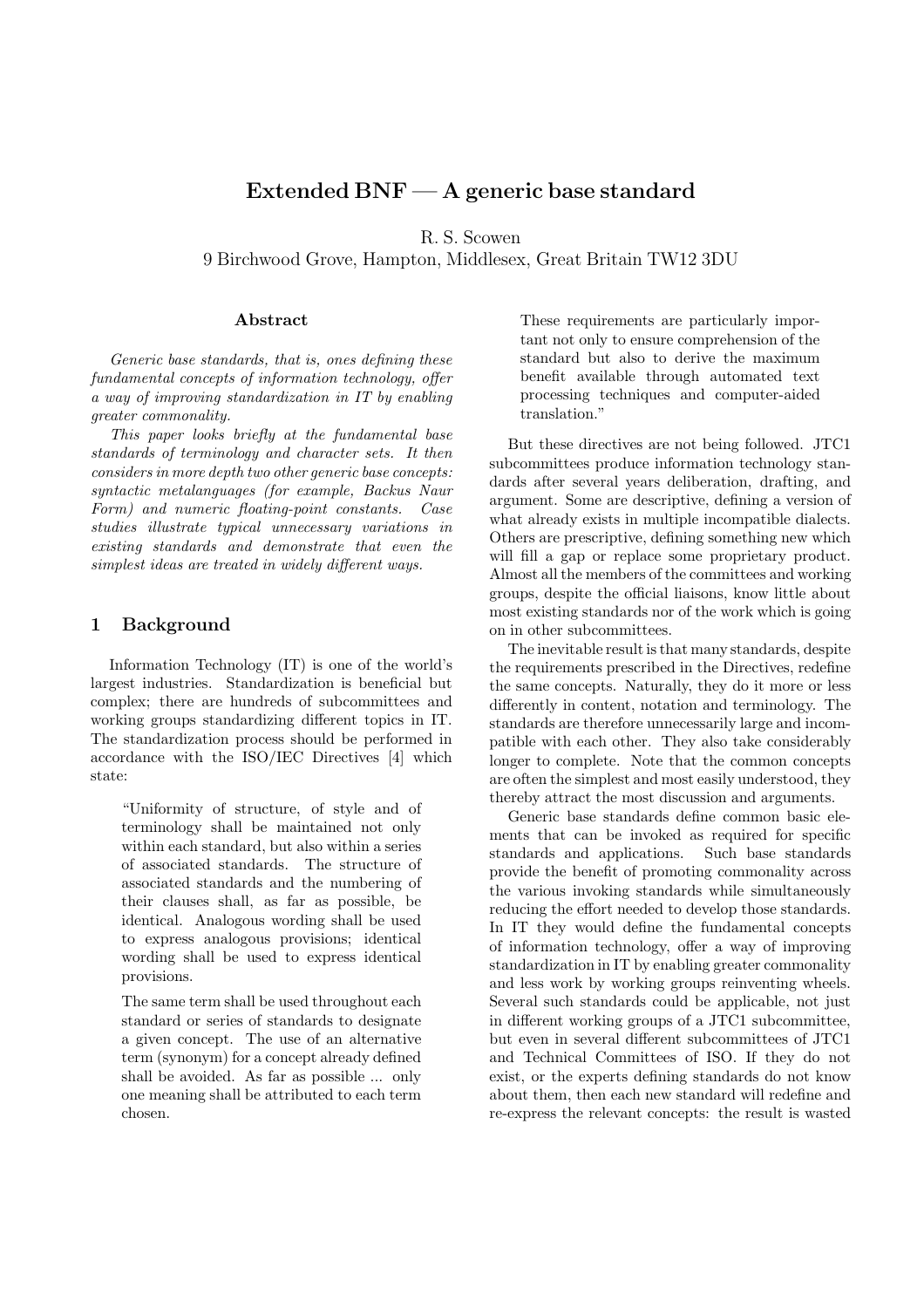effort and unnecessary diversity and incompatibility among different standards.

Generic base standards

- 1. Reduce the effort needed to define standards because the working group avoids arguing about the basic concepts,
- 2. Facilitate the interworking of standards because they are based on common foundations,
- 3. Prevent needless diversity by avoiding different notations for the same concepts,
- 4. Enable standards to be shorter and simpler, because the concepts can be defined by reference to an existing standard, rather than being redefined,
- 5. Encourage the development of tools to check the internal consistency of standards,
- 6. Make standards easier to understand, because the basic concepts and terminology are common to several different standards.

## **2 Syntactic metalanguages**

A syntactic metalanguage is a notation for defining the syntax of a language by a number of rules. The concepts are well known, but many slightly different notations are in use.

A metalanguage brings order to the formal definition of a syntax and is useful not just for the definition of programming languages, but for many other formal definitions, for example the format for references in papers submitted to a journal, or the instructions for performing a complicated task.

Since the definition of the programming language Algol 60 [12] the custom has been to define the syntax of a programming language formally. Algol 60 was defined with a notation now known as BNF. This notation has proved a suitable basis for subsequent languages but has frequently been extended or slightly altered. The many different notations are confusing and have prevented the advantages of formal unambiguous definitions from being widely appreciated.

#### **2.1 What is a syntactic metalanguage?**

A syntactic metalanguage is defines the syntax of a language by a set of rules. Each rule names part of the language (called a non-terminal symbol of the language) and then defines its possible forms. A

terminal symbol of the language is an atom that cannot be split into smaller components of the language.

A formal syntax definition has three distinct uses:

- 1. it names the various syntactic parts (i.e. nonterminal symbols) of the language;
- 2. it shows which sequences of symbols are syntactically valid sentences of the language;
- 3. it shows the syntactic structure of any sentence of the language.

Note that the language being defined must be linear, i.e. the symbols in a sentence of the language can be placed in an ordered sequence. For example knitting patterns and recipes in cooking are linear languages, but electronic circuit diagrams are not.

# **2.2 The need for a standard syntactic metalanguage**

Without a standard syntactic metalanguage every programming language starts by specifying the metalanguage used to define its syntax. This causes various problems:

- **Many different notations** It is rare for two different programming languages to use the same metalanguage. Thus human readers are handicapped by having to learn a new metalanguage before they can study a new language.
- **Concepts not widely understood** The lack of a standard notation hinders the use of rigorous unambiguous definitions.
- **Imperfect notations** Because a metalanguage needs to be defined for every programming language, the metalanguage often contains defects — examples are given below in sections 5.5 and 5.7.
- **Special purpose notations** A metalanguage defined for a particular programming language is often simplified by taking advantage of special features in the language to be defined. However, the metalanguage is then unsuitable for other programming languages.
- **Few general syntax processors** The multiplicity of syntactic metalanguages has limited the availability of computer programs to analyse and process syntaxes, for example to check the consistency of a syntax, to list a syntax neatly, to make an index of the symbols used in a syntax, to produce a syntax-checker for programs written in the language.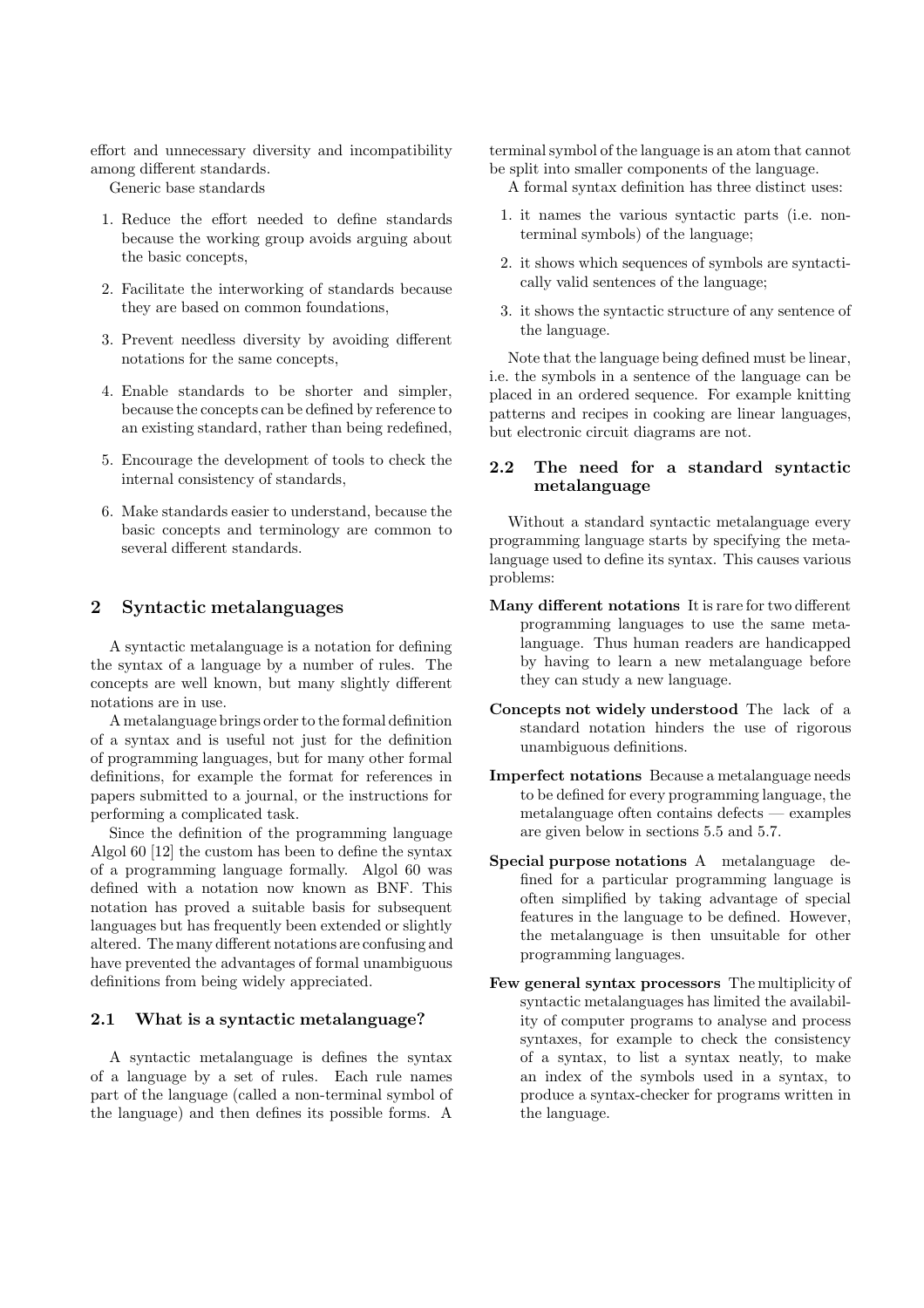In practice experienced readers have little difficulty in picking up and learning a new notation, but even so the differences obscure mutual understanding and hinder communication. A standard metalanguage enables more people to crystallize vague ideas into an unambiguous definition. It is also useful because people needing to provide formal definitions no longer need to reinvent similar concepts.

## **2.3 ISO/IEC 14977** Extended BNF

ISO/IEC 14977 Extended BNF [2] defines a standard syntactic metalanguage based on BNF. It includes the most widely adopted extensions together with additional features which experience has shown are often required when providing a formal definition:

**Terminal symbols** Terminal symbols of the language can be denoted by enclosing them in either double or single quotes, for example "x" or 'x'. This enables any character to be a terminal symbol of the language.

#### **Definitions for an explicit number of items**

Fortran contains a rule that a label field contains exactly five characters; an identifier in PL/I or COBOL has up to 32 characters. Rules such as these can be expressed only with difficulty in BNF, but in Extended BNF:

Fortran label =  $5 *$  character;

- **Definitions specifying the exceptional cases** An Algol comment ends at the first semicolon. A rule like this cannot be expressed concisely or clearly in BNF, but in Extended BNF: comment character = character - ";" ;
- **Comments** Programming languages and other structures with a complicated syntax need many rules to define them. A syntax will be clearer if explanations and cross-references can be provided; accordingly the standard metalanguage contains a comment facility so that ordinary text can be added to a syntax for the benefit of a human reader without affecting the formal meaning of the syntax.
- **Multi-word meta-identifiers** A meta-identifier (the name of a non-terminal symbol in the language) need not be a single word or enclosed in brackets because there is an explicit concatenate symbol. This also ensures that the layout of a syntax (except in a terminal symbol) does not affect the language being defined.

**Extensibility** A user may wish to extend the syntactic metalanguage. A special-sequence is provided for this purpose, the format and meaning are not defined in the standard except to ensure that the start and end of an extension can always be seen easily.

Extended BNF is summarized in table 1. The middle column of the table indicates, when appropriate, whether the metalanguage symbol is a prefix operator, or an infix operator, or a postfix operator.

Table 1: Extended BNF

| Extended BNF      | Operator | Meaning               |  |
|-------------------|----------|-----------------------|--|
| unquoted<br>words |          | Non-terminal symbol   |  |
| "  "              |          | Terminal symbol       |  |
| ,…,               |          | Terminal symbol       |  |
| (  )              |          | <b>Brackets</b>       |  |
| $[ \dots ]$       |          | Optional symbols      |  |
| $\{  \}$          |          | Symbols repeated zero |  |
|                   |          | or more times         |  |
| $\{ \}$ -         |          | Symbols repeated one  |  |
|                   |          | or more times         |  |
|                   | in       | Defining symbol       |  |
|                   | post     | Rule terminator       |  |
|                   | in       | Alternative           |  |
|                   | in       | Concatenation         |  |
|                   | in       | Except                |  |
| $\ast$            | in       | Occurrences of        |  |
| $\ast$ )<br>(* …  |          | Comment               |  |
| ?…?               |          | Special sequence      |  |

The metalanguage symbols '=''|'', '-''\*' are infix operators which bind increasingly tightly.

Extended BNF has already been used for the syntax of several language standards, including Modula-2 [8], VDM-SL [11, 3], and Prolog [10].

# **3 Floating-point constants**

People normally count in decimal, many computers calculate efficiently only in binary. The two systems are not compatible, and arbitrary decimal numbers cannot be represented exactly internally in the computers, instead an approximation to the specified value must be stored.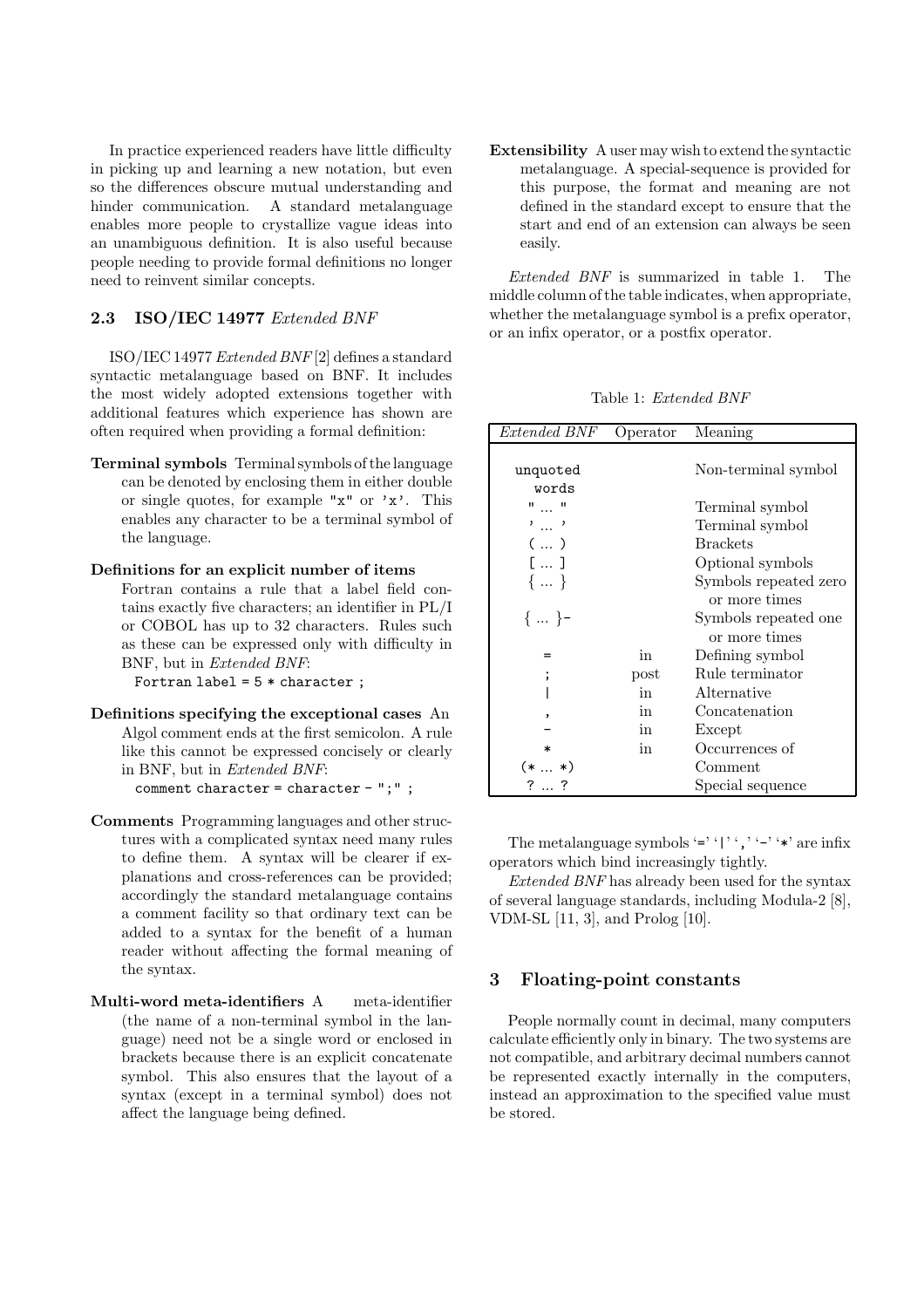Every scientific programming language therefore needs to define how to represent an arbitrary numerical constant, and what approximation to the value of this constant will be stored in the program.

# **4 Case studies — Syntactic metalanguages and floating-point constants**

The following case studies examine four scientific programming languages: Algol 60, Extended Pascal, Minimal BASIC, and C. Algol 60 was for long regarded as a model language definition, the others are all International Standards. Two examples, syntactic metalanguages and unsigned floating-point constants illustrate typical unnecessary variations in these languages.

For each language, the syntactic language used to define the language's syntax is first summarized, and then illustrated by reproducing the definitions of the forms of decimal numbers which can be written in programs. The definition is then rewritten in Extended BNF.

# **4.1 Algol 60**

The syntactic metalanguage in Algol 60 [12], see table 2, is BNF (Backus Naur Form) — Peter Naur's adaptation of John Backus's notation (Note that the Algol 60 report never actually refers to BNF which was at first an abbreviation for 'Backus Normal Form', and only later changed to stand for 'Backus Naur Form' in recognition of Naur's improvements. It is rare for someone who claims to use BNF as a syntactic metalanguage actually to do so; more often they use a dialect or extension instead).

Table 2: BNF syntactic metalanguage

| BNF                                       |          | Operator Meaning               |  |
|-------------------------------------------|----------|--------------------------------|--|
| unquoted                                  |          | Non-terminal symbol            |  |
| words $\rangle$<br>unquoted<br>characters |          | Terminal symbol                |  |
|                                           | in<br>ın | Defining symbol<br>Alternative |  |

An Algol 60 floating-point constant is called an 'unsigned number' and defined by the rules (clauses 2.2.1, 2.5.1 of [12]):

 $\langle$ unsigned integer $\rangle ::= \langle$ digit $\rangle$ |  $\langle$ unsigned integer $\rangle$   $\langle$ digit $\rangle$  $\langle$  integer) ::=  $\langle$  unsigned integer $\rangle$ +  $\langle$ unsigned integer $\rangle$  | –  $\langle$ unsigned integer $\rangle$  $\langle$  decimal fraction $\rangle ::=$ .  $\langle$  unsigned integer $\rangle$  $\langle$  exponent part $\rangle ::=$  10  $\langle$  integer $\rangle$  $\langle$  decimal number $\rangle ::= \langle$  unsigned integer $\rangle$  $\langle$  decimal fraction $\rangle$  $\langle$ unsigned integer $\rangle$   $\langle$  decimal fraction $\rangle$  $\langle$ unsigned number $\rangle ::= \langle$ decimal number $\rangle$  $\langle$  exponent part $\rangle$  |  $\langle$  decimal number $\rangle$   $\langle$  exponent part $\rangle$  $\langle \text{digit} \rangle ::= 0 \mid 1 \mid 2 \mid 3 \mid 4 \mid 5 \mid 6 \mid 7 \mid 8 \mid 9$ 

These rules expressed in Extended BNF are:

```
unsigned integer = digit
  | unsigned integer, digit ;
integer = unsigned integer
 | "+", unsigned integer
 | "-", unsigned integer ;
decimal fraction = ".", unsigned integer ;
exponent part = "_{10}", integer ;
decimal number = unsigned integer
 | decimal fraction
  | unsigned integer, decimal fraction ;
unsigned number = decimal number
 | exponent part
  | decimal number, exponent part ;
digit = "0" | "1" | "2" | "3" | "4"
 | "5" | "6" | "7" | "8" | "9" ;
```
Algol 60 defines the value of a 'decimal number' in clauses:

"2.5.3 Decimal numbers have their conventional meaning. The exponent part is a scale factor expressed as an integral power of 10."

"3.3.3 ... The actual numerical value of a primary is obvious in the case of numbers. ..."

"3.3.6. Numbers ... of type **real** must be interpreted in the sense of numerical analysis, i.e. as entities defined inherently with only a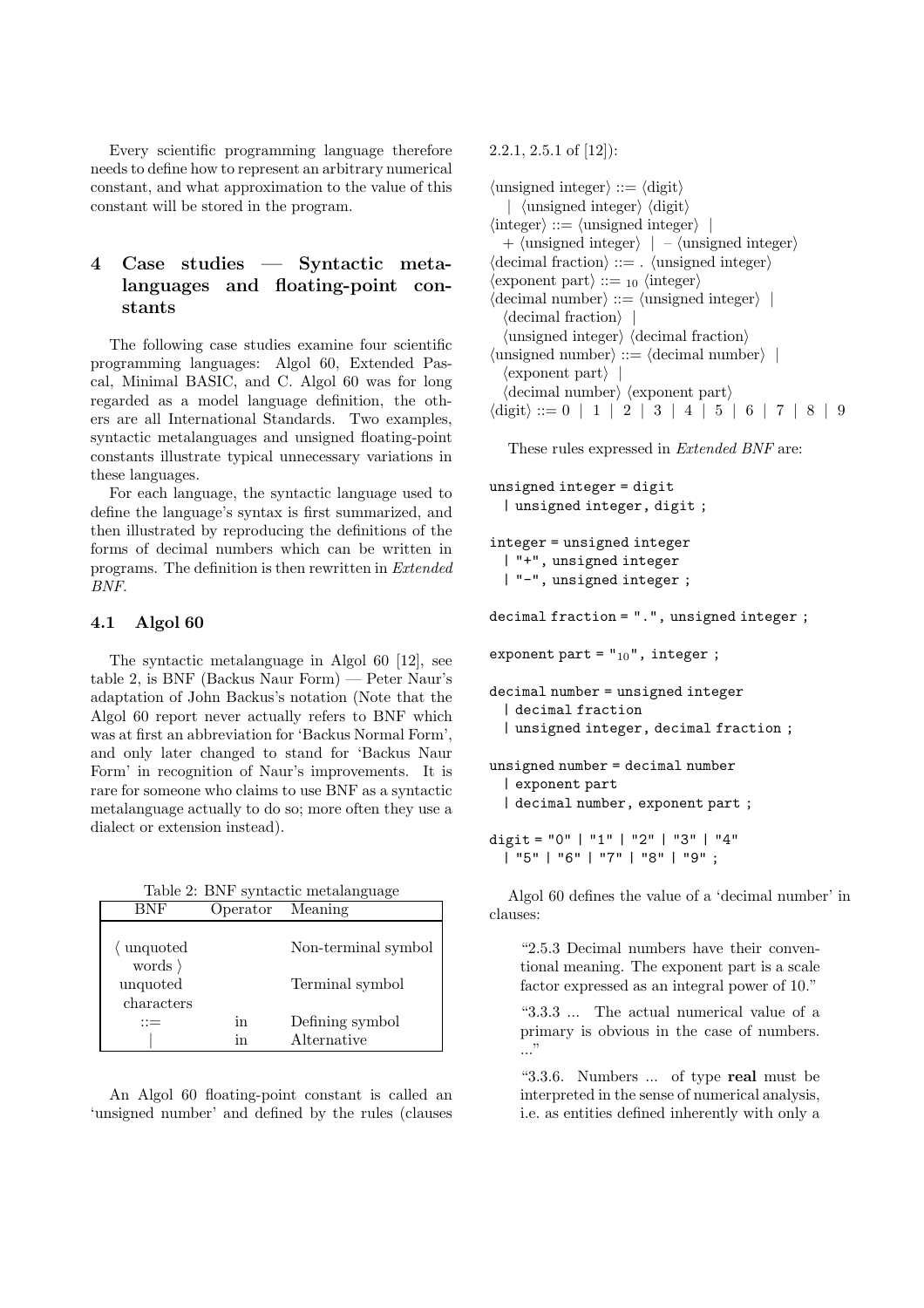finite accuracy. ... No exact arithmetic will be specified, however, and it is indeed understood that different hardware representations may evaluate arithmetic expressions differently. ..."

## **4.2 Extended Pascal**

| Table 3: Extended Pascal syntactic metalanguage |                   |  |
|-------------------------------------------------|-------------------|--|
| <b>P</b> ascal                                  | Concreter Meaning |  |

| r ascar         | ⇔ρ∈ταιοτ           | 1                   |
|-----------------|--------------------|---------------------|
|                 |                    |                     |
| meta-identifier |                    | Non-terminal symbol |
|                 |                    | Terminal symbol     |
| Г 1             |                    | Optional symbols    |
| $\{ \}$         |                    | Symbols repeated    |
|                 |                    | zero or more times  |
| $=$ or $>$      | in                 | Defining symbol     |
| ٠               | $_{\mathrm{post}}$ | Rule terminator     |
|                 | in                 | Alternative         |

The metalanguage used in Extended Pascal (and Pascal) is defined in clause 4 of [7], and summarized in table 3. A Pascal floating-point constant is called an 'unsigned-real' and defined by the rules (clauses 6.1.1, 6.1.7 of [7]):

unsigned-real = digit-sequence '.' fractional-part [ 'e' scale-factor ] | digit-sequence 'e' scale-factor .

 $sign = '+' \mid '-'$ .

 $fractional-part = digit-sequence.$ 

scale-factor  $=$  [ sign ] digit-sequence.

digit-sequence  $=$  digit  $\{$  digit  $\}$ .

digit = '0' | '1' | '2' | '3' | '4' | '5' | '6' | '7' | '8' | '9' .

These rules expressed in Extended BNF are:

```
unsigned real = digit sequence, ".",
  fractional part, [ "e", scale factor ]
 | digit sequence, "e", scale factor ;
```
 $sign = "+" | "--":$ 

fractional part = digit sequence ;

scale factor = [ sign ], digit sequence ;

digit sequence = digit,  $\{$  digit  $\}$ ;

digit = "0" | "1" | "2" | "3" | "4" | "5" | "6" | "7" | "8" | "9" ;

Extended Pascal defines the value of an 'unsignedreal' in clauses:

"6.1.7: ... An unsigned-real shall denote in decimal notation a value of real-type (see  $6.4.2.2$ ). ..."

" $6.4.2.2: ...$  b) real-type. ... The values shall be implementation-defined approximations to an implementation-defined subset of the real numbers, denoted as specified in 6.1.7 by signed-real."

# **4.3 Minimal BASIC**

Minimal BASIC [5] is a standard which defines a language which is approximately the common intersection of all BASIC implementations. The metalanguage is defined only in an informative annex (annex B of [5]). It is summarized in table 4.

Table 4: Minimal BASIC syntactic metalanguage BASIC Operator Meaning italics Non-terminal symbol ITALICS Terminal symbol = in Defining symbol / in Alternative ? post Optional symbols post Symbols repeated zero or more times

There is only one numeric type in BASIC and a 'numeric-rep' is defined by the rules (clauses 5.2, 7.2 of [5]):

digit =  $0/1/2/3/4/5/6/7/8/9$ 

 $sign \qquad = \text{plus-sign / minus-sign}$ 

 $numeric-rep = significant\,errad?$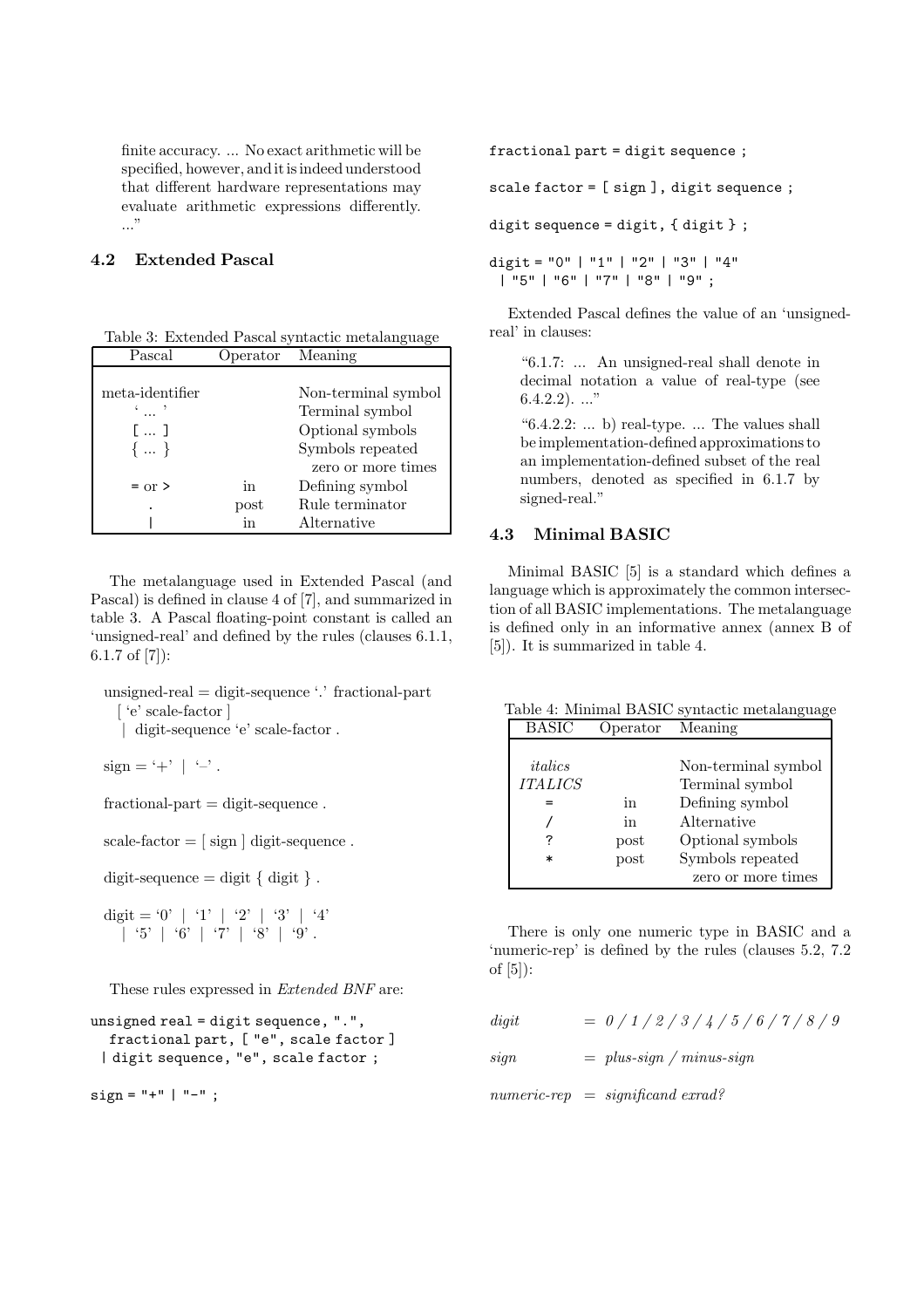| significand | $=$ integer full-stop? / integer? fraction |  |
|-------------|--------------------------------------------|--|
| integer     | $=$ digit digit*                           |  |
| fraction    | $=$ full-stop digit digit*                 |  |

 $\text{errad} = E \, \text{sign?} \, \text{integer}$ 

These rules expressed in Extended BNF are:

# digit  $=$  "0" | "1" | "2" | "3" | "4"

```
| "5" | "6" | "7" | "8" | "9" ;
sign = plus sign | minus sign ;
```
numeric rep = significand, [ exrad ].

```
significand
 = integer, [ full stop ]
 | [ integer ], fraction ;
```

```
integer = digit, { digit } ;
```

```
fraction = full stop, digit, { digit};
```

```
exrad = "E", [ sign ], integer ;
```
Minimal BASIC defines the value of a 'numeric-rep' in clause:

"7.4 Semantics

The value of a numeric constant is the number represented by that constant. 'E' stands for 'times ten to the power'; if no sign follows the symbol E, then a *plus-sign* is understood. Spaces shall not occur in numeric-constants.

A program may contain numeric representations which have an arbitrary number of digits, though implementations may round the value of such representations to an implementationdefined precision of not less than six significant decimal digits.

Numeric constants may also have an arbitrary number of digits in the exrad, though non-zero constants whose magnitude is outside an implementation-defined range may be treated as exceptions. It is recommended that the implementation-defined range for numeric constants be approximately 1E–38 to 1E+38 or larger. Constants whose magnitudes are less than machine infinitesimal shall be replaced by zero, while constants whose magnitudes are larger than machine infinity shall be reported as causing an overflow."

# **4.4 C**

The metalanguage used in C [1] is defined very briefly (clause 3 of [1]), and summarized in table 5.

Table 5: C syntactic metalanguage Operator

|                 | ◡ ↩ ◡ ~ ~~         | 11100111117         |
|-----------------|--------------------|---------------------|
|                 |                    |                     |
| italics         |                    | Non-terminal symbol |
| bold            |                    | Terminal symbol     |
|                 | in                 | Defining symbol     |
| "one of" or on  | pre                | Alternative         |
| a separate line |                    |                     |
| $_{opt}$        | $_{\mathrm{post}}$ | Optional symbols    |

A C floating-point constant is called a 'floating constant' and defined by the rules (clauses 3.1.2, 3.1.3.1 of [1]):

floating-constant:

 $fractional-constant exponent-part_{opt}$  floating-suffix<sub>opt</sub>  $digit\text{-}sequence$  exponent-part floating-suffix<sub>opt</sub>

fractional-constant:  $digit\text{-}sequence_{opt}$  .  $digit\text{-}sequence$ digit-sequence **.**

exponent-part: **e** signopt digit-sequence **E** signopt digit-sequence

sign: one of **+ –**

digit-sequence: digit digit-sequence digit

floating-suffix: one of **flFL**

digit: one of **0123456789**

These rules expressed in Extended BNF are:

floating constant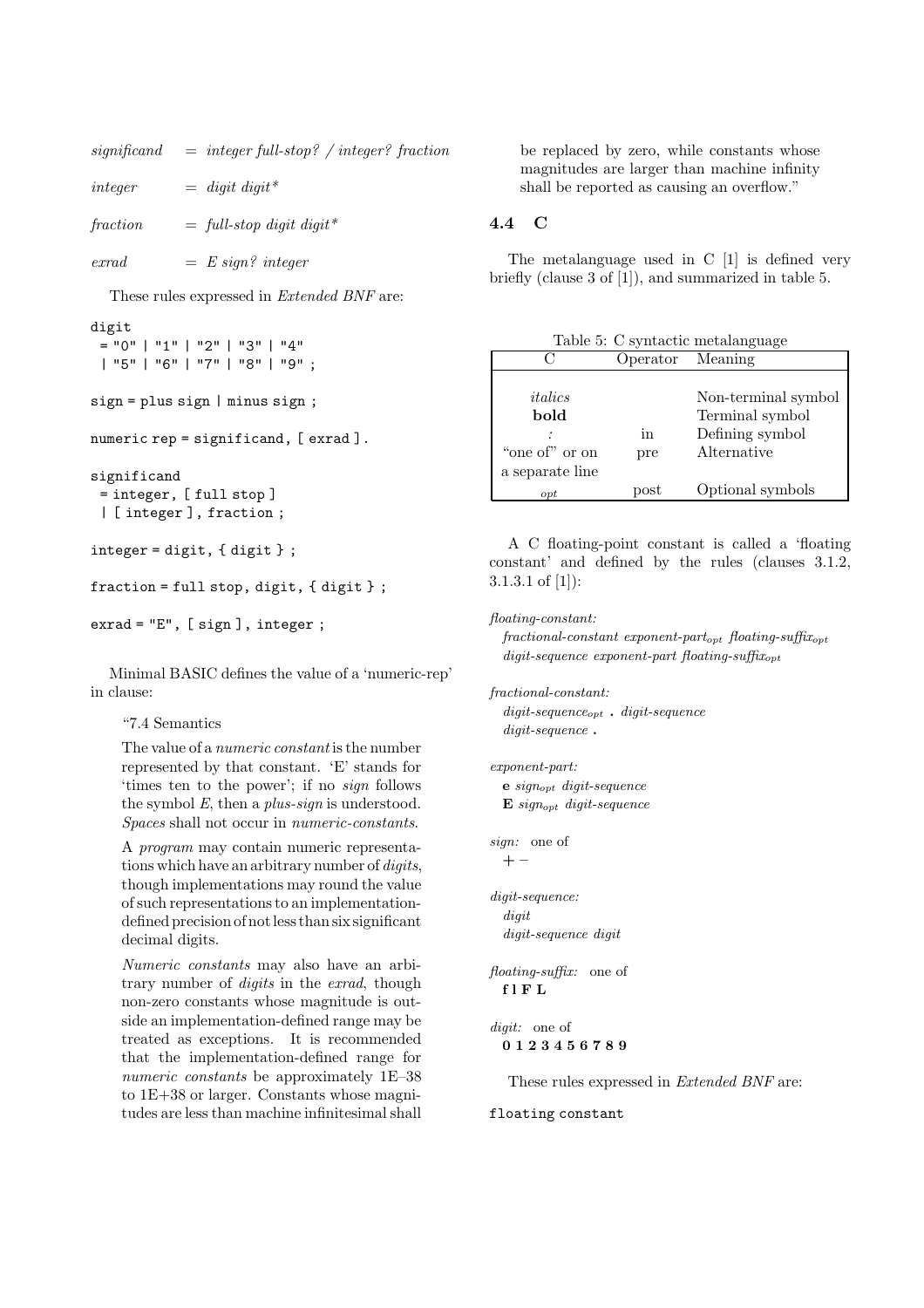```
= fractional constant, [ exponent part ],
  [floating suffix]
 | digit sequence, exponent part,
  [floating suffix];
fractional constant
 = [ digit sequence ], ".", digit sequence
 | digit sequence, "." ;
exponent part
 = ("e" | "E"), [sign], digit sequence;
sign = "+" | "--";digit sequence = digit
 | digit sequence, digit ;
floating suffix = "f" | "l" | "F" | "L";
digit = "0" | "1" | "2" | "3" | "4"
 | "5" | "6" | "7" | "8" | "9" ;
```
C defines the value a 'floating constant' in clause:

#### "3.1.3.1: ... **Semantics**

The significand part is interpreted as a decimal rational number; the digit sequence in the exponent part is interpreted as a decimal number. The exponent indicates the power of 10 by which the significand part is to be scaled. If the scaled value is in the range of representable values (for its type) the result is either the nearest representable value, or the larger or smaller representable value immediately adjacent to the nearest representable value, chosen in an implementation-defined manner."

# **5 The metalanguages reviewed**

Each language has not only adopted a different metalanguage in order to define its syntax, it has adopted a different terminology. Extended BNF and Extended Pascal refer to "terminal symbols and non-terminal symbols", but Minimal BASIC refers to "terminal metanames and metanames", and C refers to "syntactic categories (nonterminals) and literal words and character set members (terminals)".

More seriously they all contain at least one of the following undesirable features.

# **5.1 Layout is significant**

The meaning of a syntax depends on the layout of the rules, for example 1) a space is necessary to indicate concatenation of successive symbols in Pascal, BASIC, and C, and 2) a new line is necessary to separate two successive syntax rules in Algol 60, and a blank line is necessary in C.

# **5.2 No comment facilities**

No comment facilities are provided in any of the metalanguages: with a large syntax, it is very helpful to a reader if syntax rules include cross references to the clauses where non-terminal symbols are defined.

### **5.3 Recursion needed to express repetition**

A recursive definition is necessary to represent repetition of syntactic elements in Algol 60 and C.

### **5.4 Special fonts or characters are required**

The syntax relies on different fonts or special characters to distinguish different syntactic elements in Algol 60, Pascal and C; this makes it necessary for the syntax to be printed rather than being expressed in ASCII, and thus makes it more difficult to read the syntax as data for a program.

BNF has metalinguistic symbols  $\langle \ \rangle$  which differ from  $\langle \rangle$  > (greater than, less than symbols). Those who express BNF in ASCII (which came later) are unable to preserve this distinction because it is impossible to distinguish between the terminal character for 'greater than' and the opening angle bracket of a non-terminal symbol.

Pascal quotes terminal symbols with ' and ' because these symbols are not characters which can occur in a Pascal program.

# **5.5 Careless definition of the metalanguage**

The definition of the syntactic metalanguage is frequently carelessly expressed. For example, C fails to state that a non-terminal symbol is one or more words separated by hyphens. And since **bold** type indicates a terminal symbol and italics indicates a non-terminal symbol, it is necessary in C to know whether '.' in a syntax rule is in bold or italic.

Both Pascal and C fail to define the relative precedence of the metalanguage operators.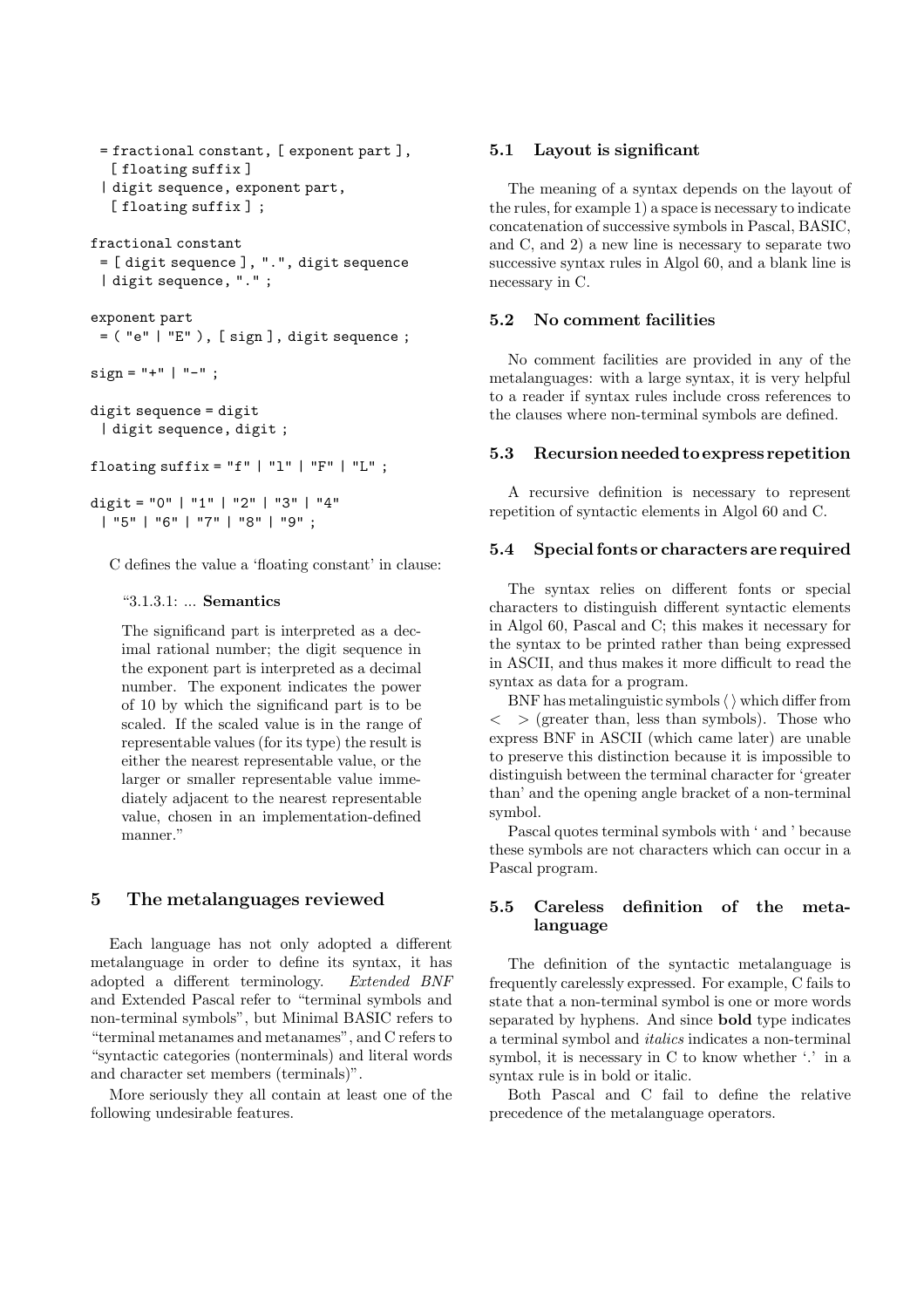Extended Pascal defines (table 1 of [7]) the metalanguage character > to have the meaning "shall have as an alternative definition". This could (but shouldn't) be taken to mean that the two production rules for formal-parameter-section (clauses 6.7.3.1, 6.7.3.7.1 of [7]) are alternatives; in fact the second rule is an additional rule which is applicable in some circumstances.

```
formal-parameter-section
 > value-parameter-specification
 | variable-parameter-specification
 | procedural-parameter-specification
 | functional-parameter-specification .
formal-parameter-section
 > conformant-array-parameter-specification .
```
#### **5.6 Careless use of the metalanguage**

One of Peter Naur's innovations in BNF was that the names of non-terminal symbols should reflect the semantics of the language. In both Pascal and C digit sequence represents both an integer and the digits of a decimal fraction. It would be better to replace the relevant rules by:

#### pascal fractional part = digit, { digit } ;

c fractional constant

= [ digit sequence ], ".", digit, { digit } | digit sequence, "." ;

In Pascal, BASIC, and C the definition and use of sign fails to indicate that + and the absence of a sign are semantically the same: it would be better to define a Pascal scale factor as

 $sign = [\nVert + \nVert] | \nVert - \nVert;$ 

# scale factor = sign, digit sequence ;

### **5.7 Limited use of the metalanguage**

BNF does not distinguish between the symbols of the metalanguage, and the terminal characters of the language being defined. It is therefore impossible to specify any language which has  $\vert$  as a terminal symbol.

In C, syntax rules are limited by the length of the printed line.

#### **6 Numerical constants**

All four languages refer to a floating-point constant by a different name. Perhaps this is deliberate because they define different entities, perhaps not. Table 6 shows which numbers are valid in the four languages.

| Table 6: Numerical constants |    |                    |                       |   |
|------------------------------|----|--------------------|-----------------------|---|
| Constant                     |    | Algol BASIC Pascal |                       | C |
|                              |    |                    |                       |   |
| 12                           |    |                    |                       |   |
| .34                          |    |                    |                       |   |
| 12.                          |    |                    |                       |   |
| 12.34                        |    |                    |                       |   |
| $10^{5}$                     |    |                    |                       |   |
| $12_{10}5$                   |    |                    |                       |   |
| $.34_{10}5$                  |    |                    |                       |   |
| 12.105                       |    |                    |                       |   |
| $12.34_{10}5$                |    |                    |                       |   |
|                              |    |                    |                       |   |
| 10                           | 10 | F,                 | $e$ or $E$ $e$ or $E$ |   |

There are rational reasons for this diversity. Thus Pascal uses '.' for many different purposes and it would at least complicate and more probably lead to an ambiguous syntax if a constant could begin or end with  $\therefore$  And languages which use a letter to indicate the exponent indicator  $_{10}$  often need to distinguish between an identifier and numerical constant.

The four languages all recognize that the value of the constant will need to be an approximation of the decimal value. But only Minimal BASIC requires a minimum level of precision, and no language specifies a range of values that must be accepted (although Minimal BASIC recommends a minimum one).

The accuracy of the value stored in the computer compared with the numeric value of the constant is also treated differently. In Extended Pascal it is implementation-defined (with no minimum accuracy required), in Minimal BASIC at least "six significant decimal digits", and in C "the nearest representable value" or one adjacent to it.

# **7 Conclusions**

Technically there are no great difficulties defining generic base standards; there are however other problems:

- 1. Can they be defined sufficiently generally?
- 2. How can their existence be made known to working groups? Many generic base standards are not limited in applicability to a single subcommittee.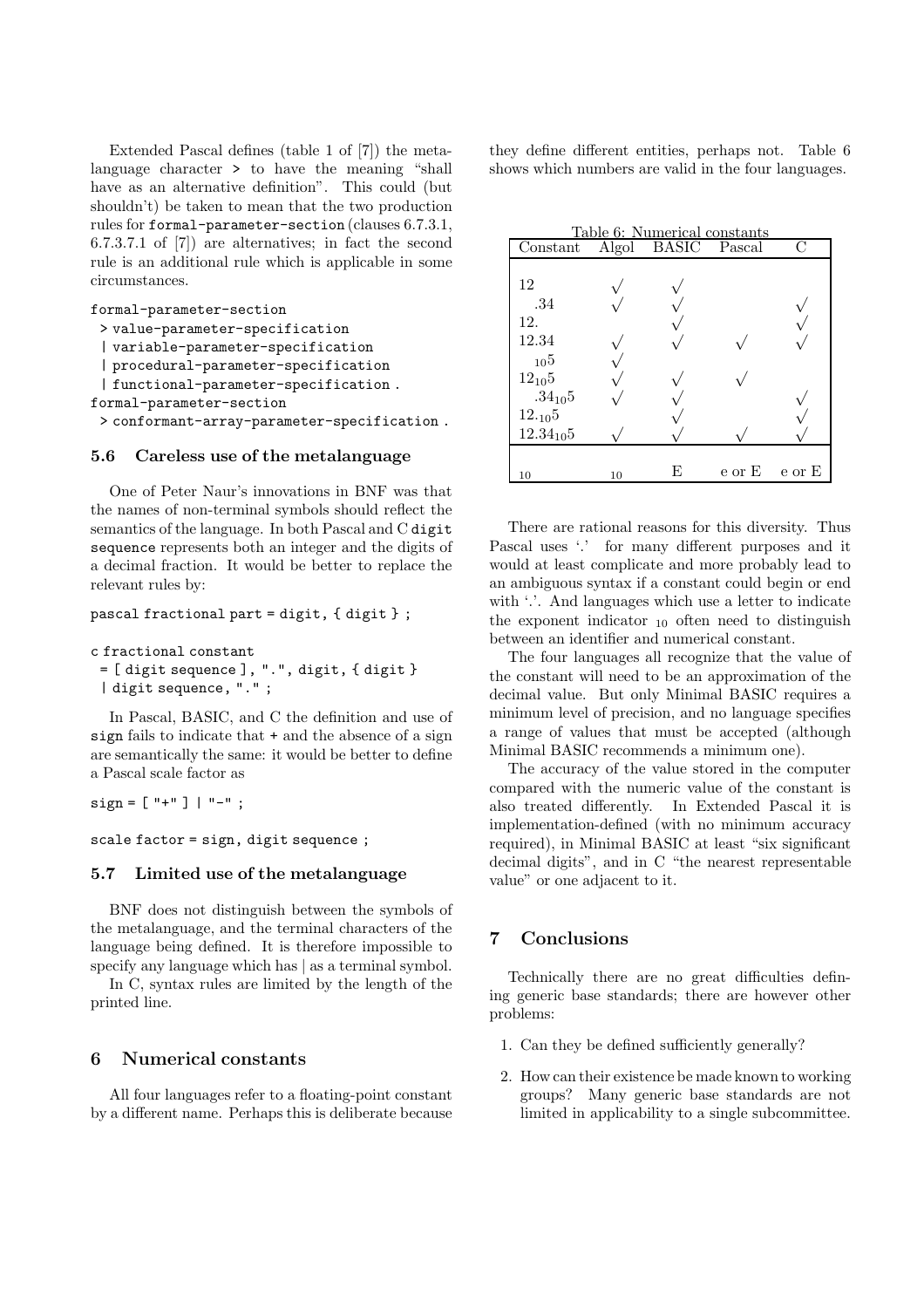The full benefits will be realized only if they are known and used when appropriate by the whole of JTC1.

- 3. Can they be defined in time for use by working groups?
- 4. How can agreement be reached on such standards? It is often the case that the simpler the topic, the more difficult it is to reach agreement.
- 5. How can the definition and dissemination of these standards be financed? ISO receives the bulk of its income from the sale of standards. ISO cannot therefore afford to give standards away free. But generic base standards are only of benefit if they are made easily available to working groups, and then adopted by them.

A few solutions which would improve the development and effectiveness of IT standards are:

- 1. JTC1 to insist on the adoption of existing generic base standards.
- 2. JTC1 to study generic base standards: (1) to identify suitable areas of standardization, (2) to consider ways to ensure their adoption.
- 3. JTC1 or DISC to educate new (and existing) WG conveners and project editors.
- 4. JTC1 to adopt such technology as it becomes available.
- 5. ISO/IEC Secretariat to publish standards in computer-readable form so that they can analysed easily and so that particular instantiations and bindings can be incorporated easily into new standards.

JTC1 acts only at the bequest of its members so BSI (prompted by DISC) will require to take the initiative.

Many of these solutions would cost money. This could be raised in various ways, for example, by requiring (1) a contribution to the cost of standardization by every National Body voting in support of a new work items, or (2) an annual subscription by each member of a Working Group. The latter suggestion would be new in ISO and JTC1, but is already followed in USA where membership is open, but requires a fee to cover the cost of circulating papers, etc.

- **8 Short paper**
- **8.1 Introduction**
- **8.1.1 BNF uses of**
- **8.1.2 Background**
- **8.1.3 Introduction**
- **8.2 Extended BNF**
- **8.2.1 BNF**
- **8.2.2 Extensions**
- **8.2.3 Examples**
- **8.3 Extensions**
- **8.3.1 Characters set**
- **8.3.2 End-of-line comment**
- **8.3.3 Simultaneous keys**
- **8.3.4 Attribute grammars**

### **Acknowledgements**

This paper is bn updated and shortened version of a paper presented at SESS'93 (Software Engineering Standards Symposium 1993) which was itself based on a report [13] prepared for and supported by UK Department of Trade and Industry, Information and Manufacturing Technologies Division.

## **References**

- [1] ANSI X3.159-1989. American National Standard for information systems  $-$  Programming Language C. American National Standards Institute, New York, USA. 1989.
- [2] BSI (British Standards Institution). BS  $6154:1981$  Method of defining — syntactic metalanguage. 1981. ISBN 0-580-12530-0.
- [3] J. Dawes. The VDM–SL Reference Guide, Pitman Publishing, London. 1991. ISBN 0-273-03151-1.
- [4] ISO/IEC Directives Part 3. Drafting and presentation of International Standards. International Organization for Standardization, Geneva, 1989.